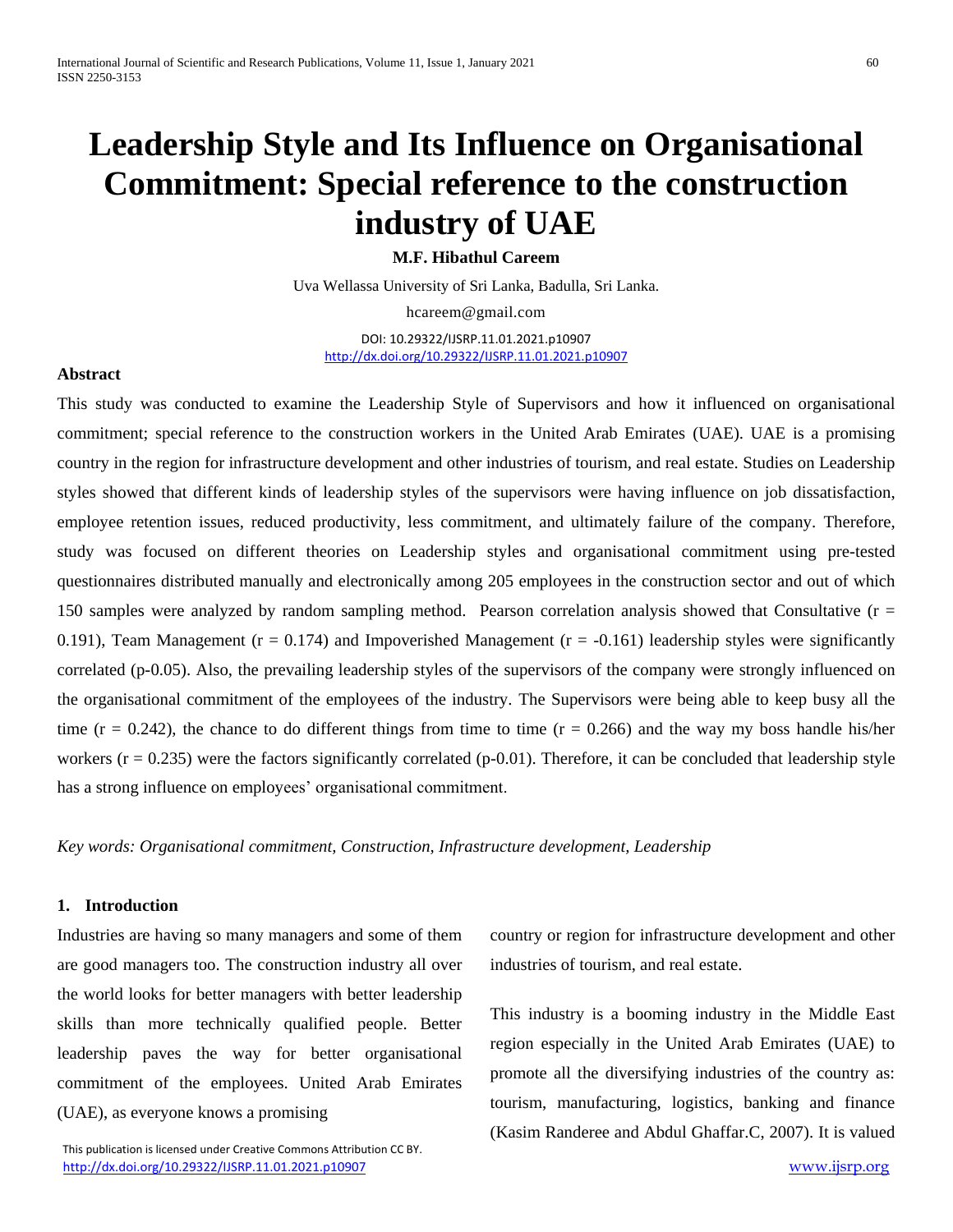at \$221 billion - the highest in the region of Arabia (Ministry of Planning UAE, 2005). According to the economic activities, the construction sector is divided into three main parts as: commercial construction, infrastructure construction and residential construction (Akhila Nidadhavolu, 2018). In UAE, the construction industry in value term is expected to record a Compound Annual Growth Rate (CAGR) of 4.9% by 2022. CAGR of 8.4% of value terms increased in the commercial building construction, CAGR of 4.2% of value terms increased in the infrastructure construction and CAGR of 7.4% of value terms increased in the residential construction(Research and Markets, 2018).

Organisational commitment has received substantial attention in various researches in the past due to its significant impact on work attitudes such as job satisfaction, performance, absenteeism and turnover intentions. Porter *et al.* (1974) and Al-Meer, (1989) elaborated organisational commitment as the relative strength of the identification of the individual and his involvement with his particular organisation. According to the definition, organisational commitment has three basic components: a strong belief in and acceptance of the organization's goals and values - identification; willingness to exert a considerable effort on behalf of the organisation - involvement; and a strong intent or desire to remain with the organisation - loyalty. Similarly, Allen and Meyer (1990) conceptualized three components of organisational commitment: Affective commitmentessentially concerns the person's emotional attachment to his or her organisation, Continuance commitment - a person's perception of the costs and risks associated with leaving his or her current organisation, Normative commitment - a moral dimension, based on a person's felt

 This publication is licensed under Creative Commons Attribution CC BY. <http://dx.doi.org/10.29322/IJSRP.11.01.2021.p10907> [www.ijsrp.org](http://ijsrp.org/)

obligation and responsibility to his or her employing organisation.

Schappe and Doran (1997) illustrate organisational commitment as employees with strong affective commitment remain with the organisation because they want to, those with strong continuance commitment because they need to, and those with strong normative commitment because they feel they ought to. In another definition, Meyer and Allen (1997) summarized that Organisational commitment is a psychological state that characterizes the employee's relationship with the organisation. This has implications in terms of continuing his or her membership in the organisation. A committed employee is one who stays with the organisation under any favorable or unfavorable circumstances affecting the organisation. In any industry, Organizations deal with issues related to management, planning, human resources, and leadership. As Skipper (2004) states, the role of leadership style is a crucial factor for the advancement and prosperity of Organisational growth. A central and vital aspect of improving the performance of the construction industry is the need for the development of leadership skills in the higher-management in the companies (Skipper, 2004).

Developing countries like India have a significant demand for the leadership in the construction industry, for reasons such as project planning, project performance, project management, job satisfaction, Organisational commitment, and efficient communication (Akhila Nidadhavolu, 2018). The existing Leadership styles have strong influence on employees' job satisfaction in the construction industry (M.F. Hibathul Careem and M.I. Siraj Hasan, 2019). With the statement of "a satisfied employee is a productive employee", is appealing, the results of this statement are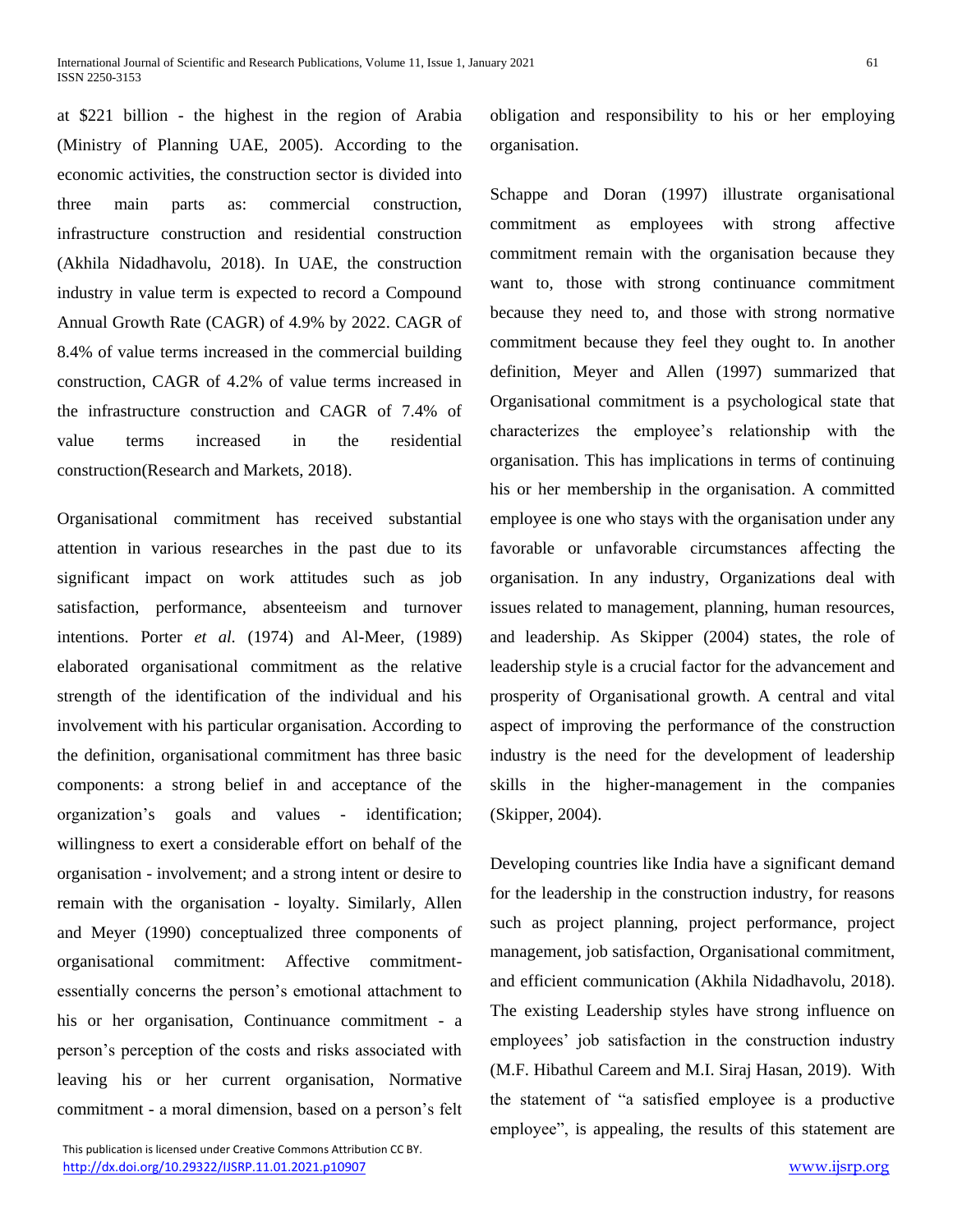inconclusive with respect to many hypotheses that say that the two are correlated" (Herzberg 1968). Because of this doubt, the relationship between satisfaction and job performance towards Organisational commitment continues to stimulate research and has led to re-examined previous attempts.

Majority of the Organizations follow performance appraisal process to evaluate employee performance, and results of performance appraisals are used for a number of purposes such as administrative uses, rewarding, and identifying training needs (S.T Ahamed *et. al.,* 2018). Employee satisfaction in organizations is about the commitment of the work force to a greater performance through greater Organisational commitment in the company and this will increase productivity in the company.

Also, there is a need to identify the relationship between supervisor's leadership and organizational commitment is mandatory to have a good decision making in a industry, Therefore, this study was planned to examine the influence of Leadership style of the supervisors on the organisational commitment of the construction employees in the construction industry of UAE.

## **Objectives**

- To identify the relationship between Supervisors' leadership style and its influences on employees' Organisational commitment.
- The check the strength of the relationship between Supervisors' leadership style and Organizational commitment.

## **Materials and Methodology**

## **Conceptual framework**

This study aimed to inquire the prevailing leadership style of supervisors in the organisation, and its impact on respondent's organisational commitment. It was necessary to see the relationship of the different leadership styles and the influence on organisational commitment and determine influence of different factors on the Organisational commitment.



# **Data Collection**

The data collection was done by a standard pre-tested questionnaire by having a systematic sampling method, pick and drop method and e-collection. Thus, 65 hard copies of the questionnaires were distributed among the employees of the selected companies and 140 electronic

 This publication is licensed under Creative Commons Attribution CC BY. <http://dx.doi.org/10.29322/IJSRP.11.01.2021.p10907> [www.ijsrp.org](http://ijsrp.org/)

distribution of questionnaire by using Survey monkey (www.surveymonkey.com). Two weeks time was given for the respondents to respond to the questionnaire and the completed questionnaires were collected by visiting the companies at the end. Online collection through Survey monkey at the end of the survey period was also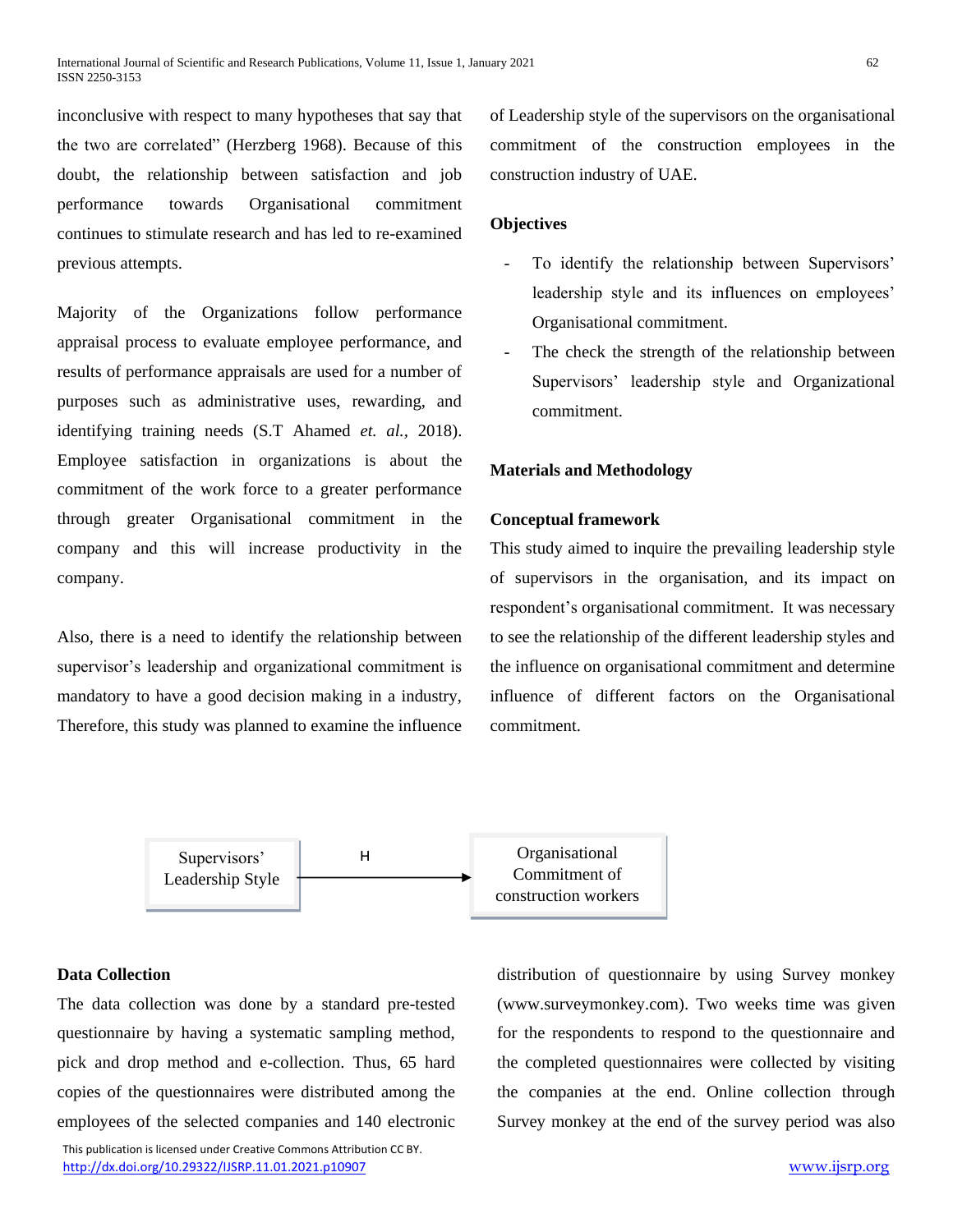collected accordingly. The data were analyzed longitudinally using SPSS as that is the way questionnaire was designed and requested the responses of the employees.

# **Focus Group of the questionnaire**

The questionnaire was prepared targeting the office workers in the construction industry of United Arab Emirates, as they are the most vulnerable employees who are affected by the top management's leadership style through a trickledown effect. The bottom line workers at the site have least contact with the top management and as a result they are least affected by the influence of different leadership styles of the managers. The questionnaire divided into three sections as personal information, prevailing leadership styles, and factors affecting organisational commitment.

# **3. Results and Discussion**

The findings of the study were grouped under the following characteristics of the survey: prevailing leadership style and factors influencing Organisational commitment before proceeding with a cross-dimensional analysis of the data including contexts such as nationality, gender, age group, and education.

The factors determined after reviewing the available literature and the standard questions from the Minnesota Satisfactory Questionnaire (MSQ) were used in the questionnaire to analyze the effect on employees' Organisational commitment. The factors that were influenced more (mean value ) on the organisational commitment of the employees shown in the Table 1.

# **Table 1.Factors influencing on Employees'organisational commitment**

| Code No Factors influencing Organisational Commitment | Mean $\pm SD$                                             |                  |
|-------------------------------------------------------|-----------------------------------------------------------|------------------|
| C <sub>01</sub>                                       | Being able to keep busy all the time                      | $2.75 \pm 0.707$ |
| CO <sub>2</sub>                                       | The chance to work alone on the job                       | $3.02 \pm 0.607$ |
| CO <sub>3</sub>                                       | The chance to do different things from time to time       | $3.04 \pm 0.674$ |
| CO <sub>4</sub>                                       | The way my boss handle his/her workers                    | $2.89 \pm 0.677$ |
| C <sub>05</sub>                                       | The competence of my supervisor in making decisions       | $2.94 \pm 0.605$ |
| C <sub>06</sub>                                       | The way my job provide for steady employment              | $2.84 \pm 0.592$ |
| CO7                                                   | The chance to tell people what to do                      | $2.95 \pm 0.632$ |
| CO8                                                   | The chance to do something that makes use of my abilities | $2.96 \pm 0.674$ |
| C <sub>09</sub>                                       | The way company policies are put in to practice           | $2.83 \pm 0.749$ |
| C10                                                   | My pay and the amount of work I do                        | $2.87 \pm 0.753$ |
| C11                                                   | The chances for advancement on this job                   | $2.91 \pm 0.794$ |
| C12                                                   | The freedom to use my own judgment                        | $2.87 \pm 0.774$ |
| C13                                                   | The chance to try my own methods of doing the job         | $3.00 \pm 0.666$ |
| C14                                                   | The working conditions                                    | $3.05 \pm 0.679$ |
| C15                                                   | The way my co-workers get along with each other           | $3.04 \pm 0.654$ |
| C16                                                   | The feeling of accomplishment I get from the job          | $3.09 \pm 0.669$ |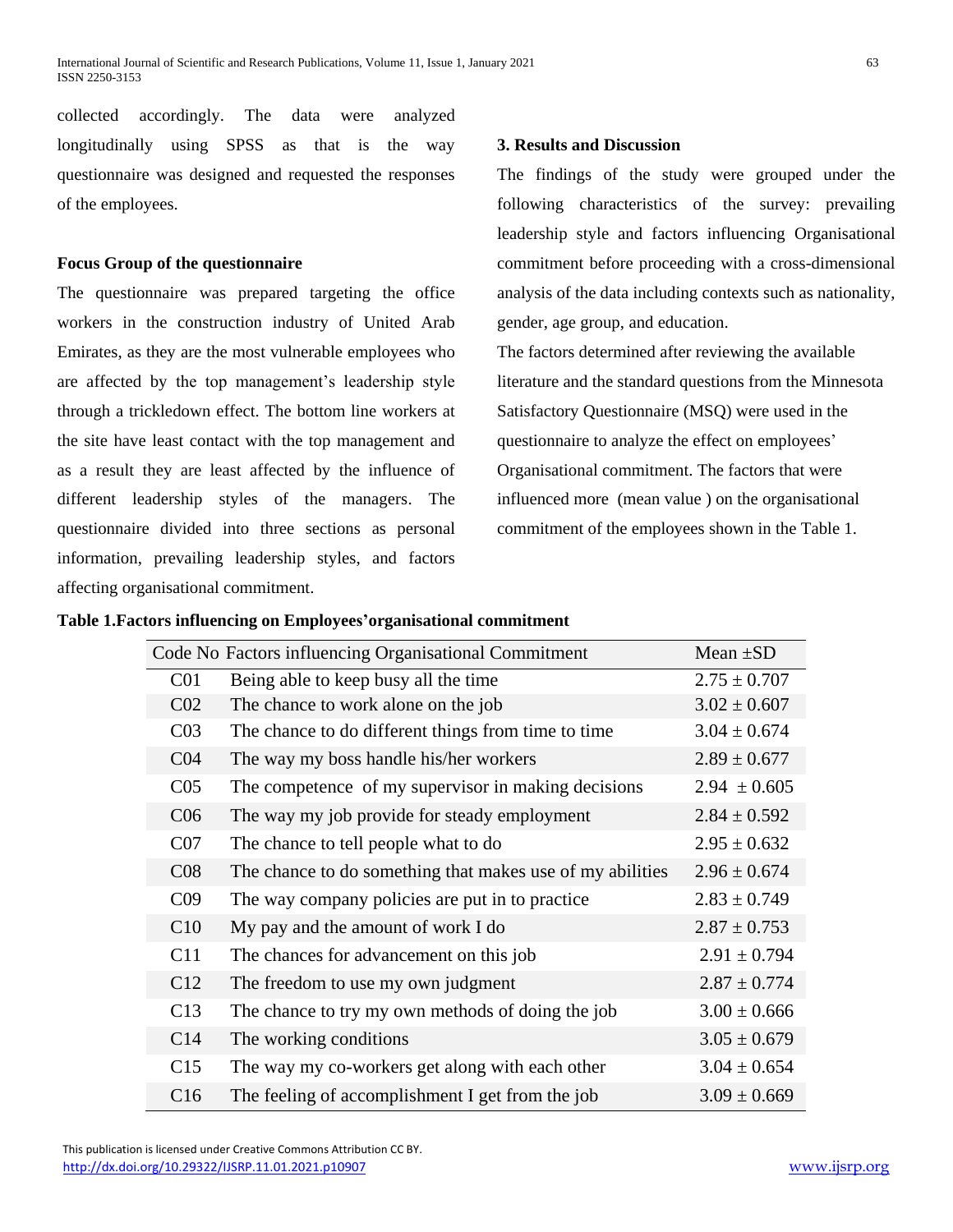There are so many studies and researches carried out to determine the relationship between the leadership style, and organisational commitment. That leadership style has a strong positive relationship between job satisfaction and organisational commitment. Recently, Yousef (2000) studied the relationship between Organisational commitment, job satisfaction and performance in the UAE and found significant results. The questionnaire with the scale of 1 to 5, where 1 represents very little influence where as 5 represent very strong influence, which revealed the supervisor's leadership style strongly influences the employees' organisational commitment in the construction industry.

From the research findings, it was observed that the leadership style of supervisors strongly influences on the organisational commitment of the construction workers. It was evident that more than 52.66% of the employees in the opinion that the leadership style strongly influence on the organisational commitment and 28.66% of the employees feel that the leadership style moderately influence on organisational commitment while 18% of the employees feel that leadership style has less influence.

# **Gender**

There were 78% of the male employees and 22% of the female employees have responded out of the 205 questionnaires distributed. Out of the total respondents, 24.66% of male respondents feel a moderate influence while 38.66% of them feel strong influence of the leadership style on their organisational commitment. Female respondents concern, out of the total female respondents 63.63% of them feels a strong influence of leadership style on their organisational commitment shown in Table 2.

The respondents' gender although the ratio of female respondents in respect to male is very low, which is expected in the construction industry, the results of the mean analysis shows that male employees feel that team management leadership style (3.32) is prevailing more in their respective Organizations, whereas, female employees feel that consultative leadership style (3.64) is the most prevailing.

| Gender     | Nos. | Very Little | Little | Moderate | Strong | Very strong |
|------------|------|-------------|--------|----------|--------|-------------|
| Male       | 117  | 7.00        | 15.00  | 37.00    | 46.00  | 12.00       |
| Percentage |      | 5.98%       | 12.82% | 31.62%   | 39.32% | 10.26%      |
| Female     | 33   | 0.00        | 6.00   | 6.00     | 10.00  | 11.00       |
| Percentage |      | 0.00        | 18.18% | 18.18%   | 30.30% | 33.33%      |
| Total      | 150  | 7.00        | 21.00  | 43.00    | 56.00  | 23.00       |
| Percentage |      | 4.67%       | 14.00% | 28.67%   | 37.33% | 15.33%      |

**Table 2: Gender vs. Influence of leadership style on organisational commitment**

## **Nationality**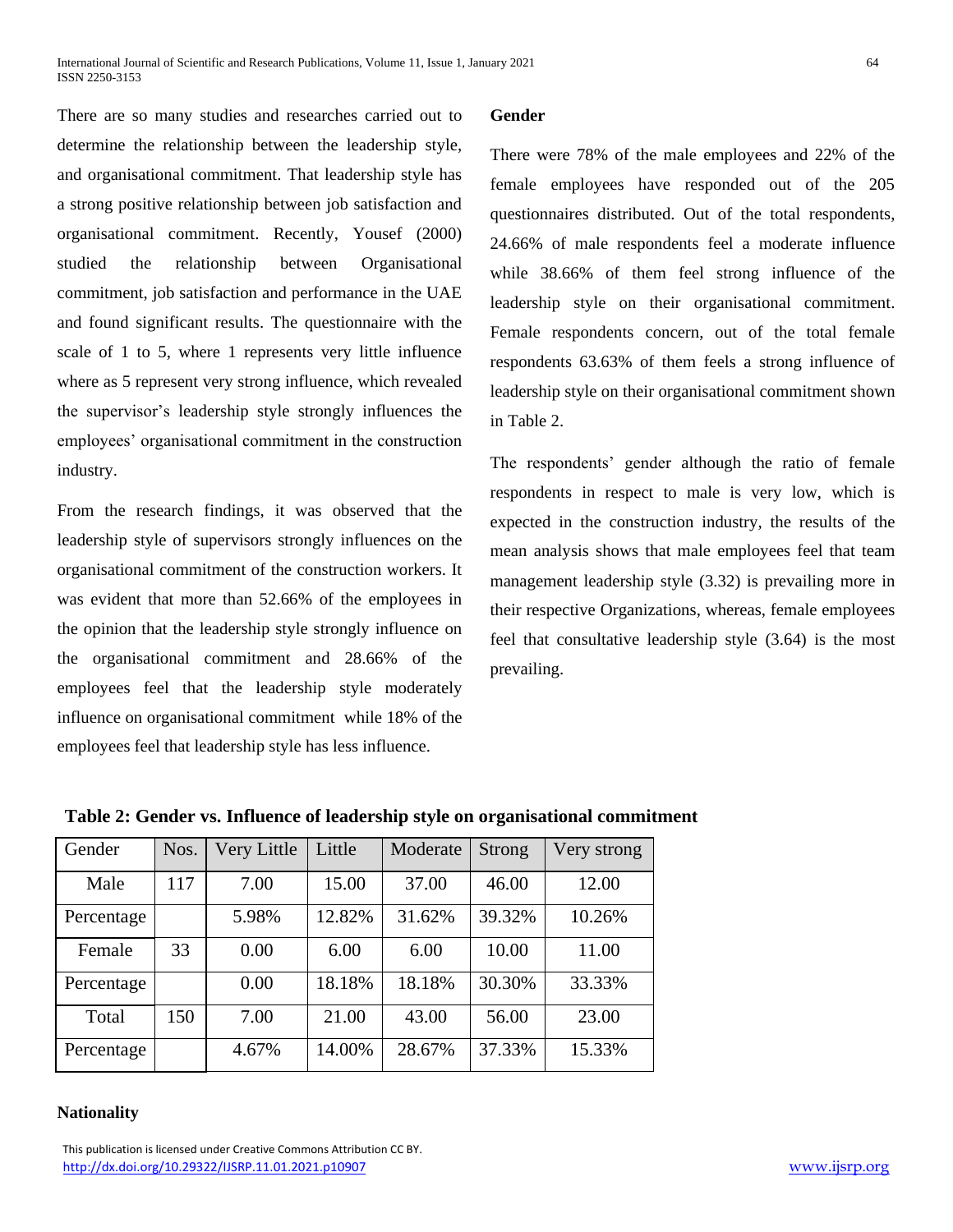Different nationalities are working in the construction industry in the UAE in different profession and in different levels. The analysis shows that 4.7% of the respondents were UAE nationals, while majority of the employees, 59.3% were from the Asian countries. A considerable percentage of other Arab nationals (22%) and European/Americans (14%) are also employed in the sector in UAE. Among the UAE nationals around 42.85% of the respondents feel that leadership styles are moderately present, among the Asians 44.94% of the employees too believe that the leadership styles are moderately present. But around 46.06% of the Asians which is 27.33% of the total respondents, feel that a strong leadership styles prevails in the industry. In general, 42% of the employees feel that there is a strong leadership styles influence on the organisational commitment.

# **Organisational type**

The type of organizations concern, it is observed that 11.3% respondents from the Client organisation, 26% respondents from the Consultant organisation while 62.7% of the respondents represents from the Construction organisation. Out of the total respondents from the client organisation, 29.41% of the employees feel a moderate influence while 47.05% of them feel strong influence, consultant organizations concern, 33.3% of the employees feel moderate influence while 43.58% of them feel strong influence of the leadership styles on the organisational commitment. The construction organizations concern, 26.59% of the employees in an opinion that a moderate influence present and 57.44% of them feel a strong influence of leadership style on their organisational commitment.

Even though many types of leadership styles prevails in an organisation, the mean analysis of the organizations of the respondents concern, the employees in the client organizations feel that middle of the road management leadership style is prevailing more in their respective organizations, whereas, employees in the consultant organizations feel that team management leadership style is the most prevailing whereas, construction sector is surprisingly alike with the overall leadership style of the industry is falling under consultative style.

## **Age group and commitments**

There employees were grouped in to five different age groups such as  $21 - 25$  years (f= 10%),  $26 - 35$  years  $(48\%)$ ,  $36 - 45$  years  $(34.7\%)$ ,  $46 - 55$  years  $(6\%)$  and above 55 years (1.3%). The mean analysis of the responses received for the organisational commitment shows that employees in the age group of  $26 - 35$ ,  $36 - 45$  and  $46 -$ 55 are mostly influenced by the factors such as "the working conditions", "the chance to do different things from time to time" and "the way my boss handles his/her workers respectively". However, the younger employees of 21-25 age group and the older employers of the above 55-age group mostly influenced by "the chances for advancement on this job" and "the way my co-workers get along with each other" shown in graph -01.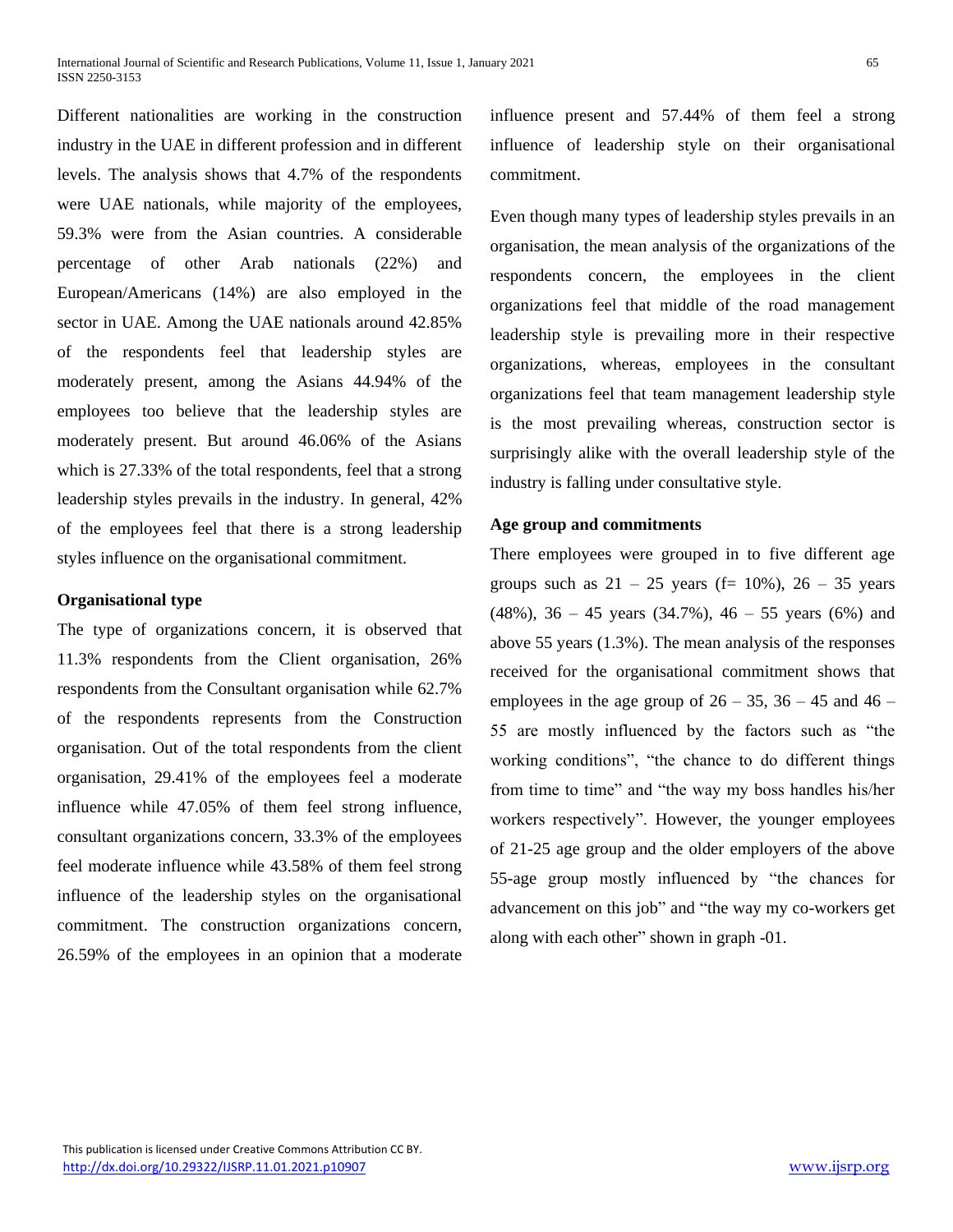

**Graph 01 – Age group Vs Organizational Commitments**

## **4. Conclusion**

This research examined the leadership styles of the supervisors and its influence on the organisational commitment. Also studies the factors affecting organisational commitment of employees under the light of different work groups and its suggests that employees' organisational commitment is strongly influenced by the factors that, being able to keep busy all the time, chance to do different things from time to time, and the way one's boss handle his/her workers. It was also found that leadership style strongly affects the organisational commitment of the employees in the industry irrespective of nationality, gender, age, and career level. Therefore, leadership has a strong influence on employees' organisational commitment.

It is recommended that, since the education level of the site employees are the main limiting factor to restrict the study to the office employees, studying the influence of leadership on construction site workers too will reveal the real impact of the leadership on entire construction industry.

#### **References**

Al-Meer, A.A. (1989), "Organisational Commitment: A Comparison of Westerners, Asians, and Saudis", *International Studies of Management and Organisations*, Vol.19 No.2, pp. 74-84.

Allen, N. and Meyer, J. (1990), "The Measurement and Antecedents of Affective, Normative and Continuance Commitment to the Organisation", *Journal of Occupational Psychology*, Vol. 63, pp. 1-18.

Herzberg, F. (1968), "How do you Motivate Employees?" *Harvard Business Review,* January-February, pp. 53-62.

Kasim Randeree and Abdul Ghaffar Chaudhry, Leadership in Project Managed Environments: Employee Perceptions of Leadership Styles within Infrastructure Development in Dubai. *International Review of Business Research Papers.*  3(4). pp. 220-232.

M.F. Hibathul Careem and M.I.Siraj Hasan (2019), Leadership Style Of Supervisors And Its' Influence On Job Satisfaction Of The Construction Workers In Uae,